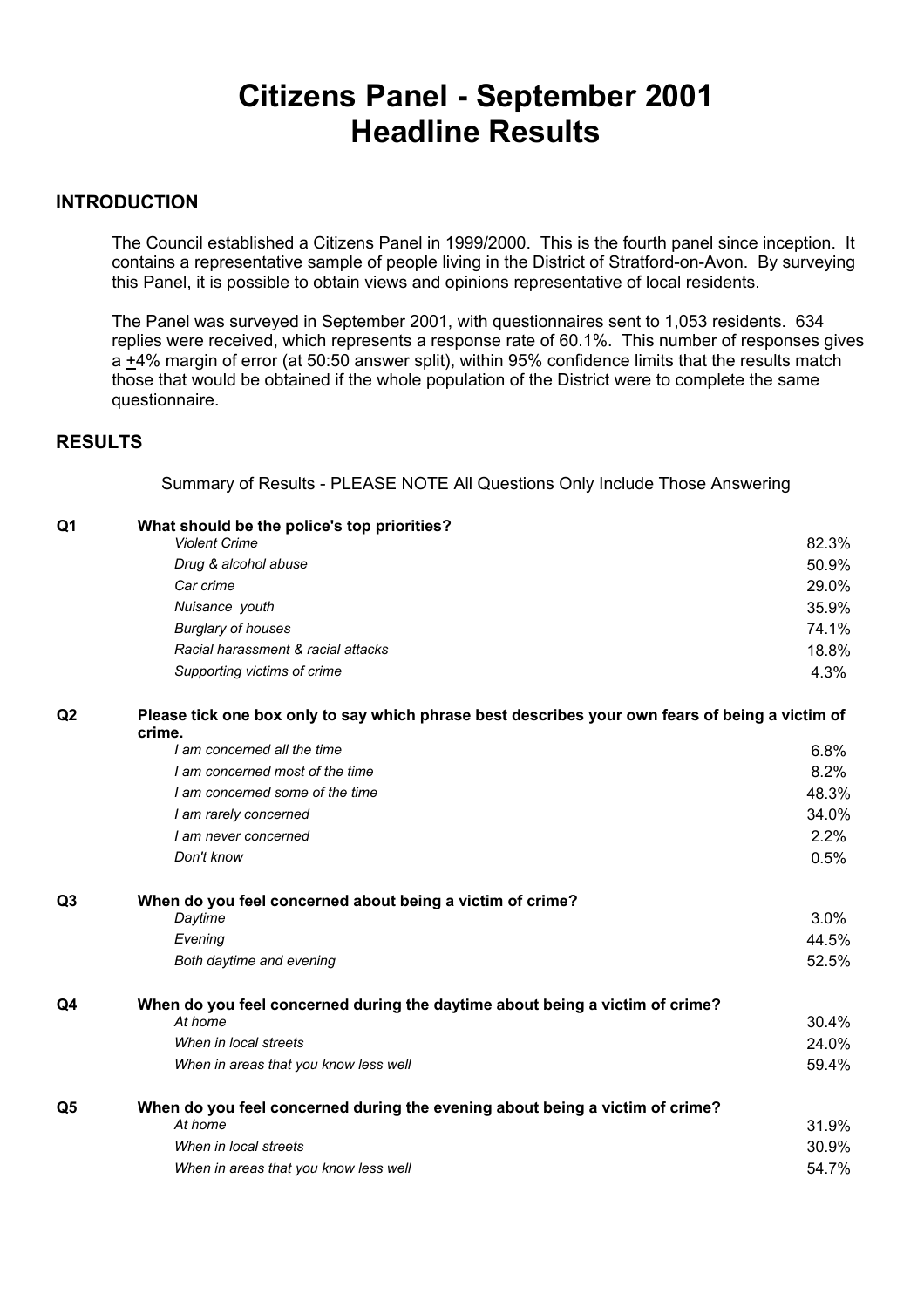**Q6 Are there any specific areas of the Stratford district in which you feel particularly concerned about** 

| being a victim of crime? |       |
|--------------------------|-------|
| Yes                      | 33.5% |
| No                       | 39.3% |
| Don't know               | 27.2% |

# **Q7 If yes, in which area do you feel particularly unsafe?**

| <b>AREA</b>                       | <b>NUMBER</b>     | $\frac{9}{6}$    |
|-----------------------------------|-------------------|------------------|
| <b>Stratford Town Centre</b>      | 21                | $\overline{9.8}$ |
| Car Parks                         | $\overline{12}$   | 5.6              |
| Waterside                         | $\overline{11}$   | $\overline{5.1}$ |
| <b>Town Centre Evenings</b>       | 10                | 4.7              |
| <b>Greenhill St</b>               | $\overline{10}$   | 4.7              |
| <b>Near Nightclubs/Pubs</b>       | $\overline{10}$   | 4.7              |
| <b>Bancroft Gardens</b>           | 9                 | $\overline{4.2}$ |
| <b>Badly Lit Areas</b>            | 7                 | $\overline{3.3}$ |
| <b>Justins Avenue</b>             | 6                 | $\overline{2.8}$ |
| Leamington Spa                    | $\overline{6}$    | $\overline{2.8}$ |
| Studley                           | $\overline{5}$    | $\overline{2.3}$ |
| <b>Rother St</b>                  | 4                 | 1.9              |
| <b>Bell Court</b>                 | 4                 | 1.9              |
| Old Town                          | 4                 | 1.9              |
| Parks                             | 4                 | $\overline{1.9}$ |
| Birmingham Rd Area                | 3                 | 1.4              |
| Away from CCTV cameras            | 3                 | 1.4              |
| <b>Town Centre</b>                | 3                 | 1.4              |
| <b>Bridge St</b>                  | 3                 | 1.4              |
| Stratford                         | 3                 | 1.4              |
| <b>Windsor St</b>                 | $\overline{2}$    | 1.4              |
| <b>Hopkins Precinct, Alcester</b> | $\overline{2}$    | $\overline{0.9}$ |
| Canal/Canal Bridge                | $\overline{2}$    | $\overline{0.9}$ |
| <b>Alcester Centre</b>            | $\overline{2}$    | $\overline{0.9}$ |
| Alcester High St/Alcester         | $\overline{2}$    | $\overline{0.9}$ |
| Shipston                          | $\overline{2}$    | 0.9              |
| Lower Quinton                     | $\overline{2}$    | 0.9              |
| Drayton Avenue                    | $\overline{2}$    | 0.9              |
| Riverbank/River                   | $\overline{2}$    | 0.9              |
| Southam                           | $\overline{2}$    | 0.9              |
| Cook Alley                        | $\overline{2}$    | 0.9              |
| Supermarkets                      | $\overline{2}$    | 0.9              |
| <b>Henley St</b>                  | $\overline{2}$    | 0.9              |
| Other                             | 51                | 23.7             |
| <b>TOTAL</b>                      | $\overline{2}$ 15 |                  |

"Other" includes areas where only 1 person mentioned it or made a very general comment.

**Q8 How could Stratford-on-Avon District Council help to make you feel safer?**

| Improved street lighting    | 45.8% |
|-----------------------------|-------|
| Security advice             | 7.8%  |
| CCTV                        | 56.5% |
| Neighbourhood Watch         | 23.4% |
| Youth workers               | 19.1% |
| More visible police patrols | 92.7% |
|                             |       |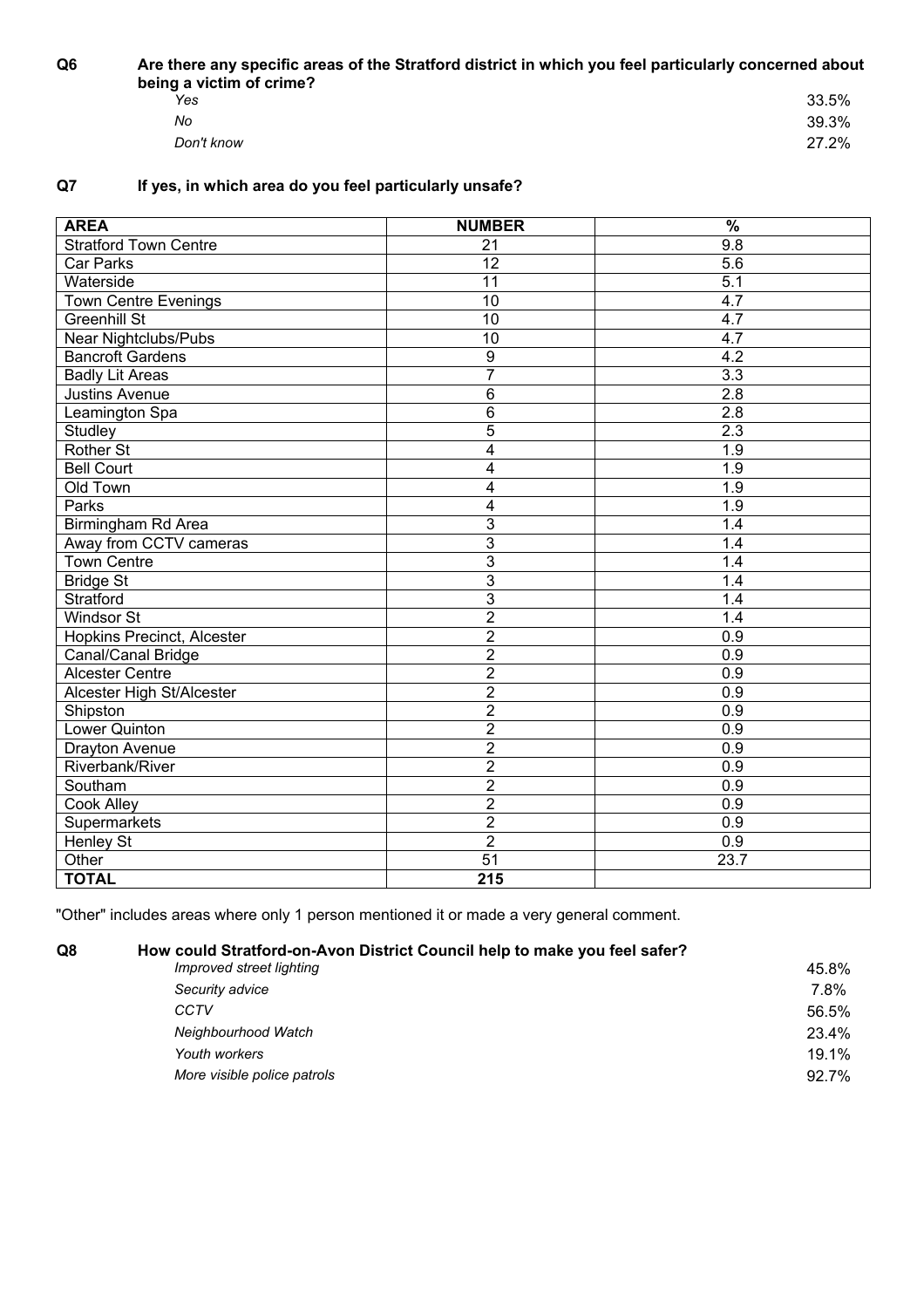| <b>Suggestions</b>                                         | <b>NUMBER</b>  | $\%$ |
|------------------------------------------------------------|----------------|------|
| More officers on the beat/higher police presence/increased | 52             | 24.2 |
| visibility/more police on duty                             |                |      |
| Increased police presence in rural areas                   | 12             | 5.6  |
| <b>Stiffer penalties</b>                                   | 11             | 5.1  |
| More facilities for younger people                         | 11             | 5.1  |
| More/better street lighting                                | 10             | 4.7  |
| Lack of response/quicker answer to calls needed            | 9              | 4.2  |
| Staff police stations 24 hours a day                       | 8              | 3.7  |
| More speed camera/traps/humps                              | 8              | 3.7  |
| More CCTV cameras                                          |                | 3.3  |
| Less nightclubs/bars opening late                          | 6              | 2.8  |
| Stricter laws on alcohol/alcohol related                   | 5              | 2.3  |
| Introduce ID cards                                         | 3              | 1.4  |
| Stop selling police houses in villages                     | 3              | 1.4  |
| Solve more crime                                           | $\overline{2}$ | 0.9  |
| More information                                           | 2              | 0.9  |
| Education on crime to schools                              | 2              | 0.9  |
| Focus on crime not motoring offences                       | $\overline{2}$ | 0.9  |
| Disperse youths                                            | 2              | 0.9  |
| Other comments                                             | 60             | 27.9 |

Other includes one-off responses.

## **Q10 Have you contacted the Council in the last two years about your Council Tax?** *Yes* 25.6% *No* 74.4%

### **Q11 Please indicate whether you agree or disagree with each of the following statements, about the last time you contacted the Council to discuss your Council Tax.**

|                                                                                                  | <b>Strongly Agree</b> | Agree | Neither | <b>Disagree</b> | Strongly<br>Disagree |
|--------------------------------------------------------------------------------------------------|-----------------------|-------|---------|-----------------|----------------------|
| My local office is in a convenient place                                                         | 16.4%                 | 44.0% | 25.7%   | 10.6%           | $3.2\%$              |
| The opening hours are not convenient                                                             | 5.5%                  | 14.5% | 35.2%   | 38.5%           | 6.4%                 |
| They try to sort things out on the<br>telephone so that you don't have to go<br>into the office. | 8.4%                  | 44.5% | 41.3%   | 3.7%            | 2.1%                 |
| I was given the name of a person to<br>contact                                                   | 6.6%                  | 31.5% | 47.6%   | $12.0\%$        | 2.3%                 |
| Overall I am satisfied with facilities to get<br>in touch with the Council                       | 8.6%                  | 64.6% | 20.7%   | 4.3%            | 1.8%                 |

# **Q12 Have you visited a local council office to discuss Council Tax?**

| 2.0%  |
|-------|
| 1.2%  |
| 2.0%  |
| 14.2% |
| 81.8% |
|       |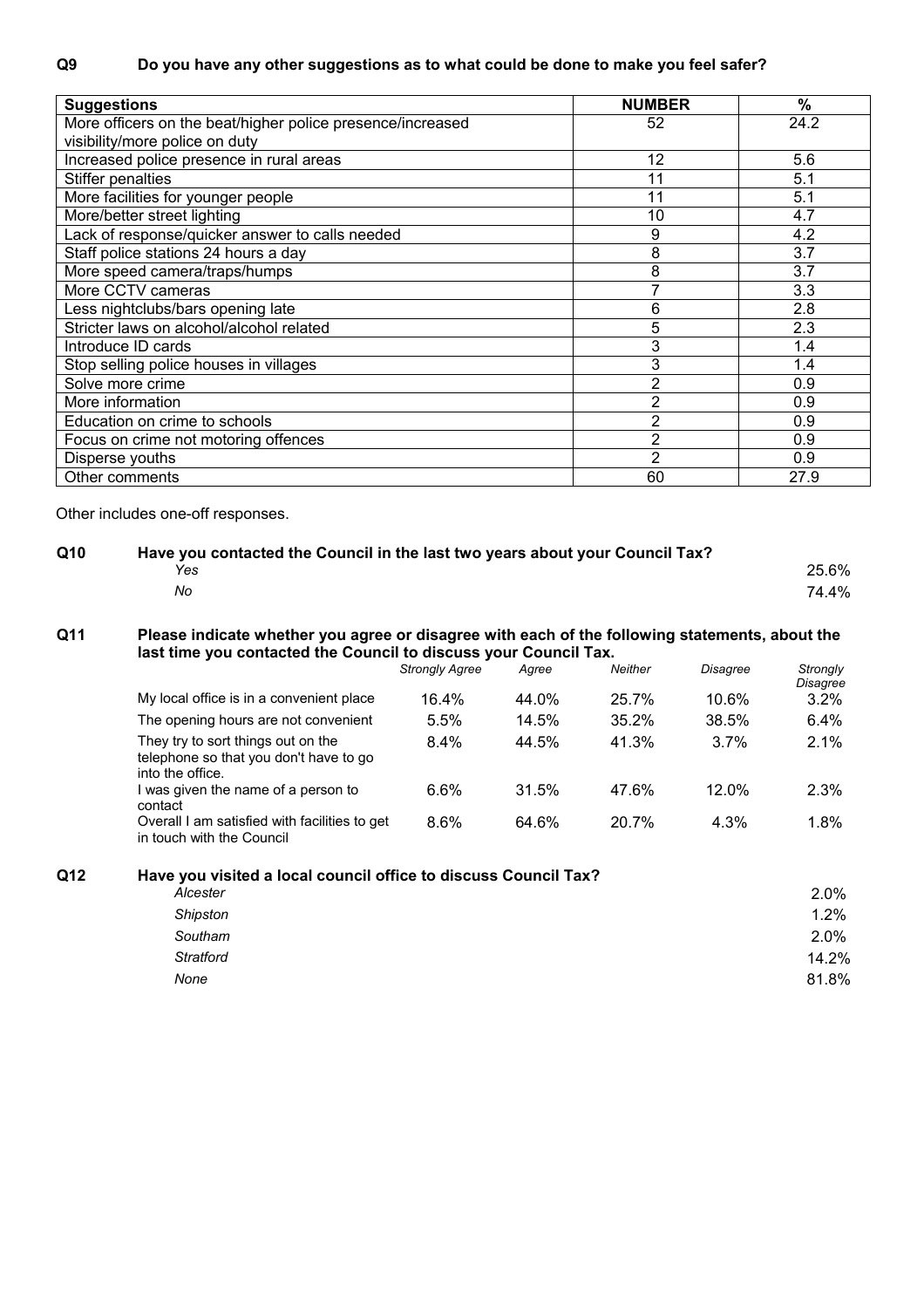#### **Q13 Please indicate whether you agree or disagree with each of the following statements about your last visit to discuss Council Tax.**

|     |                                                                                 | <b>Strongly Agree</b> | Agree   | Neither | <b>Disagree</b> | Strongly         |
|-----|---------------------------------------------------------------------------------|-----------------------|---------|---------|-----------------|------------------|
|     | I waited a long time before I saw the<br>person who was dealing with my enquiry | $3.1\%$               | $7.7\%$ | 56.4%   | 26.7%           | Disagree<br>6.2% |
|     | I was able to talk to this person in a<br>private place                         | 3.7%                  | 21.6%   | 56.8%   | 12.6%           | 5.3%             |
|     | The office was clean and tidy                                                   | 7.3%                  | 45.1%   | 45.1%   | 1.6%            | 1.0%             |
|     | There are not enough seats                                                      | $1.1\%$               | 14.9%   | 61.2%   | 19.7%           | 3.2%             |
|     | Overall I am satisfied with the service in<br>the actual office                 | 8.5%                  | 43.7%   | 42.7%   | 3.3%            | 1.9%             |
| Q14 | Have you ever telephoned the Council about your Council Tax?                    |                       |         |         |                 |                  |
|     | Yes                                                                             |                       |         |         |                 | 28.4%            |

### **Q15 Please indicate whether you agree or disagree with each of the following statements about your last telephone call to discuss Council Tax.**

|                                                                           | <b>Strongly Agree</b> | Agree | <b>Neither</b> | Disagree | Strongly<br>Disagree |
|---------------------------------------------------------------------------|-----------------------|-------|----------------|----------|----------------------|
| When I last phoned the Council it did not<br>take long to be answered     | 15.2%                 | 64.3% | 8.9%           | 8.9%     | $2.7\%$              |
| was passed around from one member<br>of staff to another                  | 3.6%                  | 17.3% | 12.7%          | 51.8%    | 14.5%                |
| did not wait too long on the phone while<br>my query was being dealt with | 11.0%                 | 60.6% | 11.0%          | 16.5%    | 0.9%                 |
| It was difficult to contact the right<br>member of staff                  | 6.4%                  | 18.3% | 15.6%          | 51.4%    | 8.3%                 |
| Overall I am satisfied with the service                                   | 12.2%                 | 61.7% | $10.4\%$       | 11.3%    | 4.3%                 |

*No* 71.6%

### **Q16 Please indicate whether you agree or disagree with each of the following statements about the last time you spoke to a member of staff about your Council Tax, either on the telephone or in person.**

|                                                                                                   | <b>Strongly Agree</b> | Agree   | <b>Neither</b> | <b>Disagree</b> | Strongly<br>disagree |
|---------------------------------------------------------------------------------------------------|-----------------------|---------|----------------|-----------------|----------------------|
| Staff were polite and friendly to me                                                              | 18.7%                 | 61.2%   | $15.7\%$       | 3.7%            | $0.7\%$              |
| Staff did not always seem to know what<br>they were asking about                                  | 2.4%                  | 20.6%   | 17.5%          | 48.4%           | 11.1%                |
| Things were explained clearly in a way<br>that I could understand                                 | 11.9%                 | 59.5%   | 18.3%          | 7.9%            | $2.4\%$              |
| I felt I could not ask questions                                                                  | 1.6%                  | $9.7\%$ | 16.9%          | 58.9%           | 12.9%                |
| Staff always seemed to be in a rush                                                               | $3.2\%$               | 15.2%   | 23.2%          | 47.2%           | 11.2%                |
| Staff always treat me with respect                                                                | 13.6%                 | 53.6%   | 20.0%          | 10.4%           | $2.4\%$              |
| Overall. I am satisfied with the staff in<br>the Council                                          | 12.1%                 | 59.1%   | 16.7%          | 8.3%            | 3.8%                 |
| Overall. I am satisfied with the amount of<br>time it took them to deal with my<br>correspondence | 10.2%                 | 53.9%   | 18.8%          | 11.7%           | 5.5%                 |

#### **Q17 Please indicate whether you agree or disagree with each of the following statements about Council Tax bills, leaflets and letters**

|                                                                                                            | <b>Strongly Agree</b> | Aaree | Neither | Disagree | Strongly<br>Disagree |
|------------------------------------------------------------------------------------------------------------|-----------------------|-------|---------|----------|----------------------|
| The Council Tax Bills they send to you<br>are difficult to understand                                      | 3.7%                  | 9.5%  | 15.6%   | 60.8%    | $10.4\%$             |
| Overall, I am satisfied with the clarity &<br>understanding of the Council Tax bills,<br>leaflets, letters | 7.9%                  | 74.5% | $9.4\%$ | $7.4\%$  | $0.9\%$              |

| Q18 | How do you currently pay your Council Tax? |       |
|-----|--------------------------------------------|-------|
|     | <b>Direct Debit</b>                        | 71.9% |
|     | Cash                                       | 5.3%  |
|     | Credit/Debit Card                          | 5.6%  |
|     | Internet                                   | 0.2%  |
|     | <b>Standing Order</b>                      | 5.6%  |
|     | Cheque                                     | 10.5% |
|     | <b>Post Office Payers</b>                  | 2.8%  |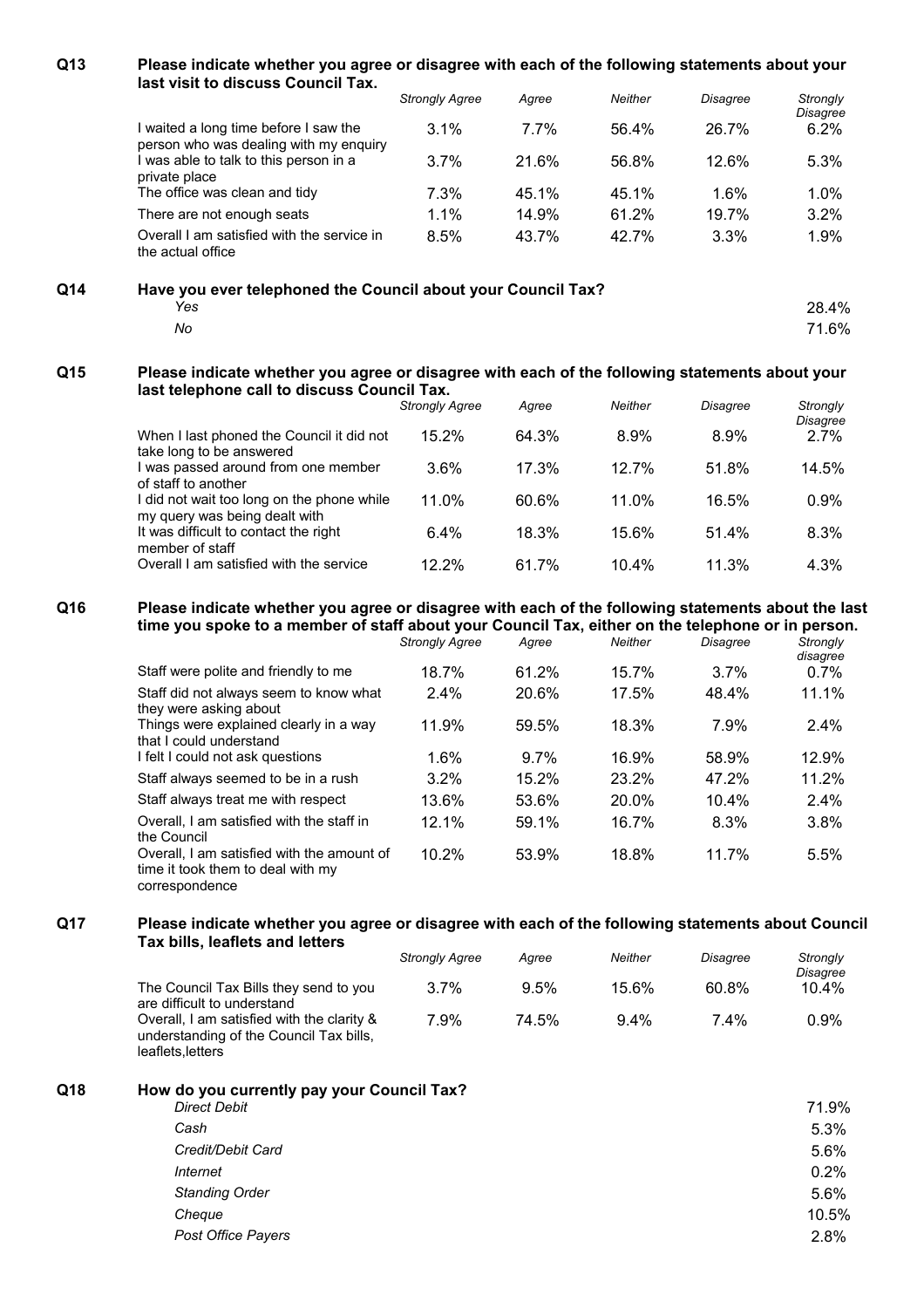| Q19             | If you do not pay by Direct Debit or the internet, would you be interested in changing to one of<br>these methods of payment?                                                                                                                                  |                |  |  |
|-----------------|----------------------------------------------------------------------------------------------------------------------------------------------------------------------------------------------------------------------------------------------------------------|----------------|--|--|
|                 | Yes, Direct Debit                                                                                                                                                                                                                                              | 8.2%           |  |  |
|                 | Yes, Internet                                                                                                                                                                                                                                                  | 17.7%          |  |  |
|                 | No                                                                                                                                                                                                                                                             | 74.1%          |  |  |
| Q <sub>20</sub> | Did you know that you can pay your Council Tax through our website?                                                                                                                                                                                            |                |  |  |
|                 | Yes                                                                                                                                                                                                                                                            | 29.2%          |  |  |
|                 | No                                                                                                                                                                                                                                                             | 70.8%          |  |  |
| Q21             | How important is it for the Council to improve the quality of life of our residents in all<br>communities, by adopting a wide-ranging approach to local housing issues, building this on our<br>close relationships with the community and our other partners? |                |  |  |
|                 | Very important                                                                                                                                                                                                                                                 | 71.8%          |  |  |
|                 | Fairly important                                                                                                                                                                                                                                               | 23.2%          |  |  |
|                 | Not very important                                                                                                                                                                                                                                             | 3.6%           |  |  |
|                 | Not at all important                                                                                                                                                                                                                                           | 1.5%           |  |  |
| Q <sub>22</sub> | In order to achieve this vision, please tick the boxes against the two objectives you consider most<br>important.                                                                                                                                              |                |  |  |
|                 | Strengthening working with other Council Departments in order to deliver aims of Housing Strategy                                                                                                                                                              | 22.7%          |  |  |
|                 | Expanding existing partnerships etc to respond effectively to housing needs                                                                                                                                                                                    | 55.6%          |  |  |
|                 | Building upon existing methods of consultation to develop new & innovative ways of involving people                                                                                                                                                            | 40.4%          |  |  |
|                 | Keep people informed of the decisions that affect their lives                                                                                                                                                                                                  | 73.2%          |  |  |
| Q <sub>23</sub> | How important is it to co-ordinate housing by expanding effective partnerships with various<br>support agencies to develop a range of initiatives to reach those in need?<br>Very important                                                                    |                |  |  |
|                 |                                                                                                                                                                                                                                                                | 59.5%          |  |  |
|                 | Fairly important                                                                                                                                                                                                                                               | 35.6%          |  |  |
|                 | Not very important                                                                                                                                                                                                                                             | 3.3%           |  |  |
|                 | Not at all important                                                                                                                                                                                                                                           | 1.6%           |  |  |
| Q <sub>24</sub> | In order to achieve this vision, please indicate by ticking the relevant boxes, which two of the<br>following objectives are most important to you.                                                                                                            |                |  |  |
|                 | Improving the social & economic well being of all our residents, by linking housing policy                                                                                                                                                                     | 69.2%          |  |  |
|                 | Building upon established partnerships with housing associations etc to target working practices                                                                                                                                                               | 42.8%          |  |  |
|                 | Develop relationships with neighbouring LAs to promote greater choice in allocation of social housing                                                                                                                                                          | 25.2%          |  |  |
|                 | To improve services for vulnerable groups needing care or support                                                                                                                                                                                              | 56.0%          |  |  |
| Q <sub>25</sub> | Which are the three most important objectives to create a safe community & a place where people<br>are happy to live?                                                                                                                                          |                |  |  |
|                 | Working with HAs to meet targets set for affordable social housing development                                                                                                                                                                                 | 26.9%          |  |  |
|                 | Maximising development of good quality affordable social housing through local planning policies                                                                                                                                                               | 42.1%          |  |  |
|                 | Continuing to support dev of town/village plans in order to inform future housing development                                                                                                                                                                  | 33.4%          |  |  |
|                 | Ensuring we meet rural housing needs by employing a person to look at needs of the rural<br>community<br>Continuing to work with police etc to support initiatives that promote safer communities                                                              | 29.0%<br>71.8% |  |  |
|                 |                                                                                                                                                                                                                                                                |                |  |  |
|                 | Ensuring that identified supported housing needs are met in the district                                                                                                                                                                                       | 19.5%          |  |  |
|                 | Develop a strategy to address problems of people in the District who cant afford to pay fuel bills                                                                                                                                                             | 8.0%           |  |  |
|                 | Work with WEEAC to promote advice and affordable warmth initiatives to help with keeping warm                                                                                                                                                                  | 10.5%          |  |  |
|                 | Promote the new HEES & investigate future funding to help give energy efficiency grants & loans                                                                                                                                                                | 12.8%          |  |  |
|                 | Integrating energy efficiency advice & affordable warmth initiatives into all policy areas                                                                                                                                                                     | 16.2%          |  |  |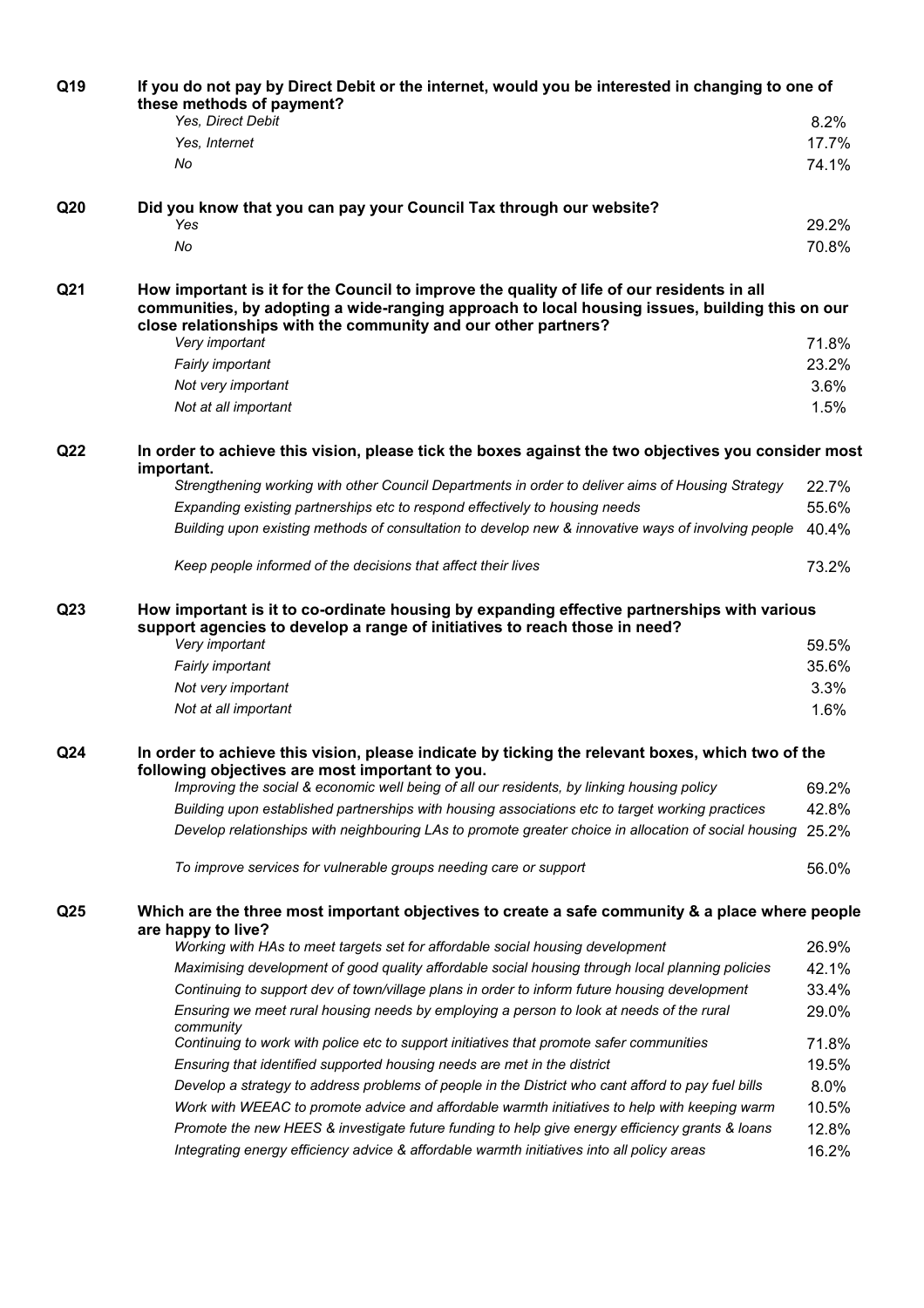| Q26             | How important is it to have a good working relationship with private landlords & homeowners, to<br>ensure the development of a healthy private rented sector accessible to all those in need? |        |              |  |  |
|-----------------|-----------------------------------------------------------------------------------------------------------------------------------------------------------------------------------------------|--------|--------------|--|--|
|                 | Very important                                                                                                                                                                                |        | 56.5%        |  |  |
|                 | Fairly important                                                                                                                                                                              |        | 36.5%        |  |  |
|                 | Not very important<br>Not at all important                                                                                                                                                    |        | 4.9%<br>2.1% |  |  |
|                 |                                                                                                                                                                                               |        |              |  |  |
| Q27             | In order to achieve this vision, please rank in order of preference the following objectives?<br>Support expansion of Councils Home Improvement Agency<br>1st                                 |        |              |  |  |
|                 | Undertake a Private Sector House Condition Survey                                                                                                                                             | 3rd    |              |  |  |
|                 | Re-launch the Private Sector Forum                                                                                                                                                            | 4th    |              |  |  |
|                 | Develop a District wide Empty Property Forum                                                                                                                                                  | 2nd    |              |  |  |
| Q <sub>28</sub> | Are you prepared to continue completing questionnaires twice a year?<br>Yes                                                                                                                   |        | 94.2%        |  |  |
|                 | No                                                                                                                                                                                            |        | 5.8%         |  |  |
| Q29             |                                                                                                                                                                                               |        |              |  |  |
|                 | Are you?<br>Male                                                                                                                                                                              |        | 49.0%        |  |  |
|                 | Female                                                                                                                                                                                        |        | 51.0%        |  |  |
| Q30             | What is your age?                                                                                                                                                                             |        |              |  |  |
|                 | Under 18                                                                                                                                                                                      |        | 0.0%         |  |  |
|                 | 18-30                                                                                                                                                                                         |        | 4.5%         |  |  |
|                 | $31 - 50$                                                                                                                                                                                     |        | 35.1%        |  |  |
|                 | $51 - 65$                                                                                                                                                                                     |        | 34.6%        |  |  |
|                 | 66-75                                                                                                                                                                                         |        | 17.6%        |  |  |
|                 | $75+$                                                                                                                                                                                         |        | 8.2%         |  |  |
| Q31             | How many adults are there in your household?                                                                                                                                                  |        |              |  |  |
|                 | 1                                                                                                                                                                                             |        | 19.1%        |  |  |
|                 | 2                                                                                                                                                                                             |        | 65.0%        |  |  |
|                 | 3                                                                                                                                                                                             |        | 11.6%        |  |  |
|                 | 4                                                                                                                                                                                             |        | 3.7%         |  |  |
|                 | More than 4                                                                                                                                                                                   |        | 0.6%         |  |  |
| Q <sub>32</sub> | How many children are there in your household?                                                                                                                                                |        |              |  |  |
|                 | Aged 0-4                                                                                                                                                                                      | 100.0% |              |  |  |
|                 | Aged 5-10                                                                                                                                                                                     | 100.0% |              |  |  |
|                 | Aged 11-15                                                                                                                                                                                    | 100.0% |              |  |  |
|                 | Aged 16-18                                                                                                                                                                                    | 100.0% |              |  |  |
| Q <sub>33</sub> | What is your postcode?                                                                                                                                                                        |        | 100.0%       |  |  |
|                 |                                                                                                                                                                                               |        |              |  |  |
| Q <sub>34</sub> | To help us plan future Citizens Panel surveys better, please tell us how long it took you to<br>complete this questionnaire?                                                                  |        |              |  |  |
|                 | Less than 20 minutes                                                                                                                                                                          |        | 73.2%        |  |  |
|                 | 20-30 minutes<br>31-40 minutes                                                                                                                                                                |        | 22.0%        |  |  |
|                 | More than 40 minutes                                                                                                                                                                          |        | 3.7%<br>1.1% |  |  |
|                 |                                                                                                                                                                                               |        |              |  |  |
| Q35             | Are you willing to be involved in Focus Groups in the future?                                                                                                                                 |        |              |  |  |
|                 | Yes                                                                                                                                                                                           |        | 44.6%        |  |  |
|                 | No                                                                                                                                                                                            |        | 55.4%        |  |  |